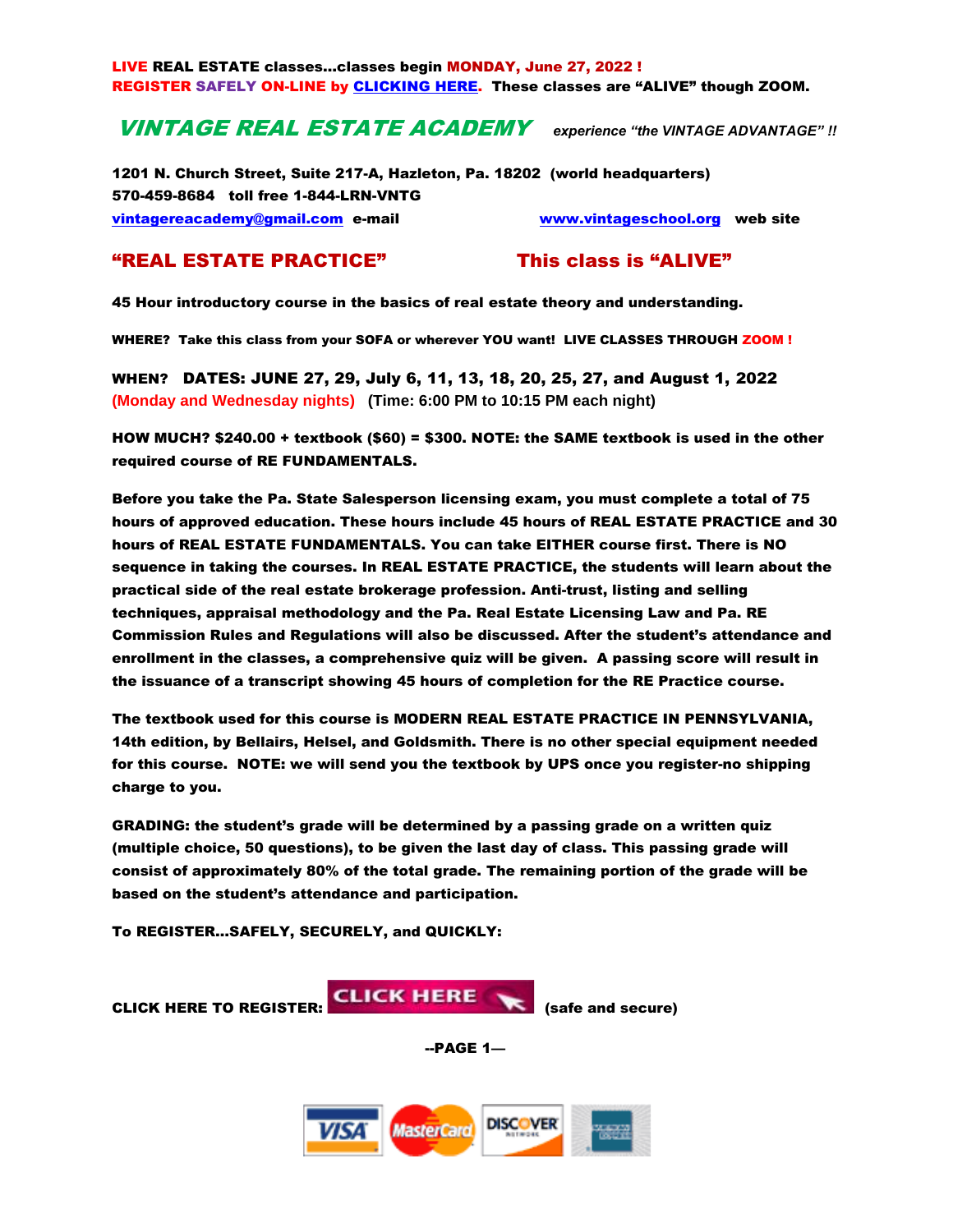#### LIVE REAL ESTATE classes…classes begin MONDAY, June 27, 2022 ! REGISTER SAFELY ON-LINE by [CLICKING HERE.](https://www.mcssl.com/store/vintagerealestateacademy/01-real-estate-fundamentals-live-virtual-class-through-zoom-monday-and-wednesday-nights) These classes are "ALIVE" though ZOOM.

### STEPS TO OBTAIN A PENNSYLVANIA REAL ESTATE SALESPERSON LICENSE:

- 1. You must be 18 years of age or older and have at least a high school diploma or equivalent.
- 2. You need to take the two required courses:
	- A. Real Estate Fundamentals (30 hours)
	- B. Real Estate Practice (45 hours) (there is NO order…you can take EITHER course first)
- 3. You then need to submit a completed application to take the Pennsylvania State Licensing Examination (we give you all of this information during the first class).
- 4. You then take and pass the Pa. RE State Salesperson Licensing Examination.
- 5. You then have 3 years to obtain your Pa. RE Salesperson license by submitting the proper documents through a sponsoring Pa. Real Estate Broker

## NOTES ON THE PA. RE STATE LICENSING EXAMINATION

The Pa. RE Salesperson exam is administered by the "PSI" testing services. The nearest testing centers for this exam are in Clarks Summit (by Scranton) Pa., or in Allentown, Pa. We will give you a complete schedule of testing locations and procedures during our first class. NOTE: You may now be able to take the Pa. RE Salesperson exam from your HOUSE! (Details at first class).

REMEMBER, YOU MUST SUCCESSFULLY PASS THE TWO REQUIRED COURSES OF "REAL ESATE FUNDAMENTALS" and "REAL ESTATE PRACTICE".

Note, there is NO SEQUENCE to taking the courses. Either RE Fundamentals or RE Practice can be your FIRST course. INSTRUCTOR for both courses: ROBERT M. WALKER, Pa. RE Broker, Pa. State-Certified General Real Estate Appraiser, GRI, ITI, SRES, REALTOR EMERITUS, CDEI, and generally all-around nice guy?

Can't make these dates? Consider taking "self-paced" courses ON-LINE from your HOME or ANYWHERE and at YOUR convenience! Check it out by clicking here for "self-paced" "ON LINE" REAL [ESTATE COURSES](https://www.vintagereacademy.com/files/132269139.pdf)

CALL VINTAGE REAL ESTATE ACADEMY FOR MORE INFORMATION AT: 570-459-8684.

NOTE: Not familiar with ZOOM? No problem! We will help you and walk you through the entire process. It is VERY EZ, VERY FUN, and VERY SAFE!

Or, e-mail us at [vintagereacademy@gmail.com](mailto:vintagereacademy@gmail.com) or visit our web site at [www.vintageschool.org](http://www.vintageschool.org/)

## EXPERIENCE THE "VINTAGE ADVANTAGE"!!!!!

Or, [CLICK HERE](https://www.mcssl.com/store/vintagerealestateacademy/01-real-estate-fundamentals-live-virtual-class-through-zoom-monday-and-wednesday-nights) *TO REGISTER for the June 27 classes[.](https://www.mcssl.com/store/vintagerealestateacademy/01-real-estate-fundamentals-live-virtual-class-through-zoom-monday-and-wednesday-nights)*

--PAGE 2—

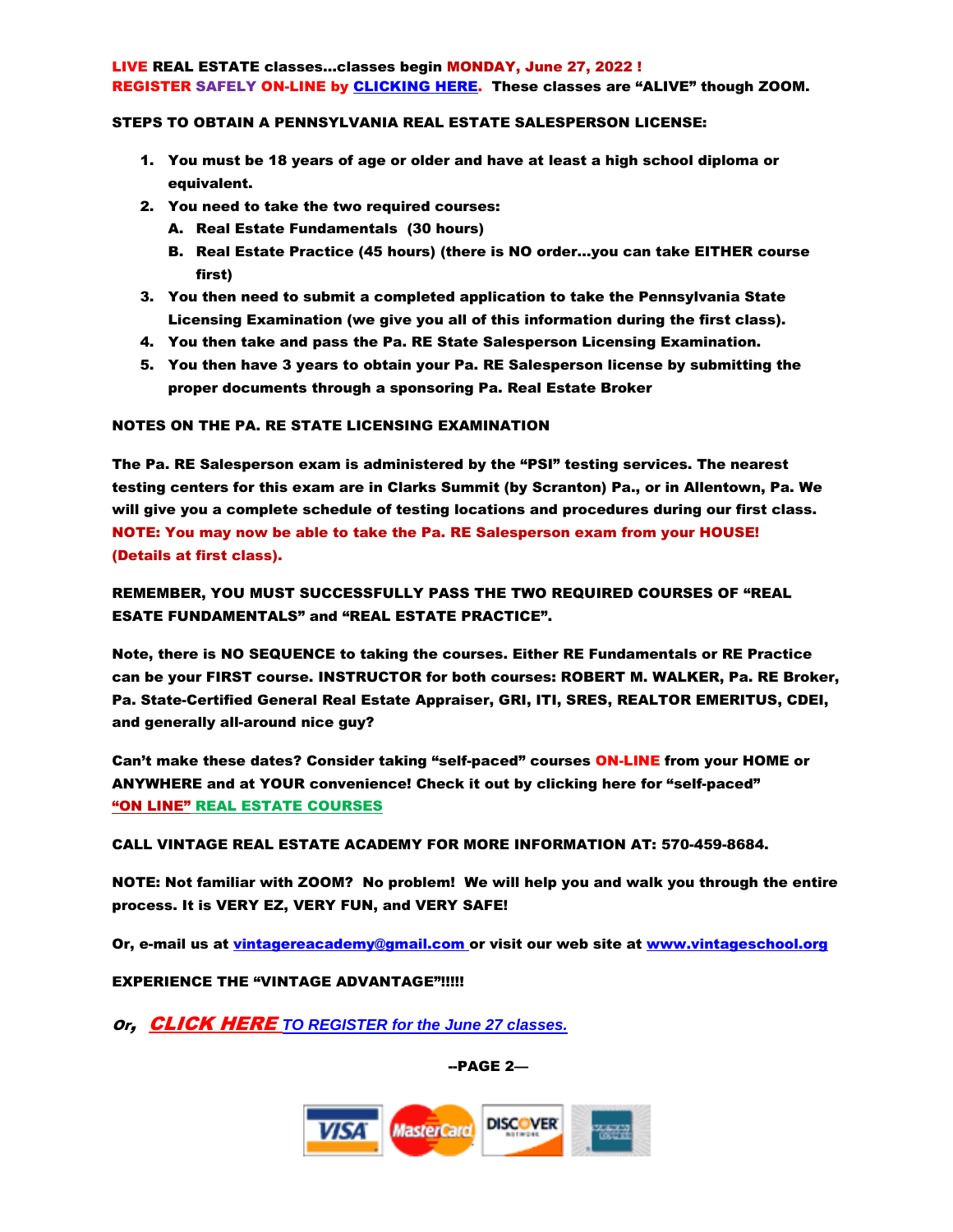# LIVE REAL ESTATE classes…classes begin MONDAY, June 27, 2022 ! REGISTER SAFELY ON-LINE by [CLICKING HERE.](https://www.mcssl.com/store/vintagerealestateacademy/01-real-estate-fundamentals-live-virtual-class-through-zoom-monday-and-wednesday-nights) These classes are "ALIVE" though ZOOM.

**VINTAGE REAL ESTATE ACADEMY (world headquarters) 1201 N. Church Street, Suite 217-A, Hazleton, Pa. 18202 (570) 459-8684 e-mail [vintagereacademy@gmail.com](mailto:vintageschool@verizon.net)**

**POLICY REGARDING REFUND OF TUITION AND OTHER FEES**

#### **I. CANCELLATION BY STUDENT**

**Any and all deposits or payments to Vintage RE Academy by a student for a particular course will be refunded in full, minus a \$25.00 administration fee, minus costs of books, if applicable, if the student states in writing that he/she desires to cancel his/her attendance prior to the start of the second regularly scheduled class. After the start of the second class, all tuition and other costs are non-refundable. Any and all textbooks and materials purchased by the student are non-refundable (\$60 total book cost). Any and all refunds to be paid by school to student by check within 60 days.** 

#### **II. TRANSFERS**

**If a student cannot attend a specific class or course that he/she originally was scheduled to attend, that person may transfer that deposit or money paid for the course to another date or course. There is no charge for this service. This may be done prior to the start of the second scheduled class.** 

# **III. CANCELLATION OF CLASSES BY VINTAGE RE ACADEMY**

**If Vintage RE Academy cancels a class due to inclement weather or some other situation, then that particular class will be rescheduled at some future date. If Vintage RE Academy cancels an entire class, due to lack of enrollment or some other situation, then all deposits and other tuition paid will be refunded in full. In this case, students can transfer to another course at no additional cost.**

**IV. SPECIAL NEEDS. Please let us know if you have any special needs. We will try and accommodate you as much as possible.**

#### **V. PHOTO IDENTICATION**

**PHOTO I.D. IS REQUIRED on the first day of class. Please bring your PHOTO I.D. There is also a STUDENT ENROLLMENT AGREEMENT given to you the first day of class which all students must fill out. We will explain this during the first class.** 

Need any help in figuring all of this out? If so, contact us…we are here to help YOU! Some of our staff has been in the real estate profession for over 44 years! Our school has taught THOUSANDS and THOUSANDS of students throughout Pennsylvania throughout the decades. Your friends, colleagues, parents, or even grandparents may have attended our school! Why don't YOU give us a try? You may be glad that you did! EXPERIENCE THE "VINTAGE ADVANTAGE!"



CLICK on the green "GO" button TO REGISTER:

---PAGE 3—